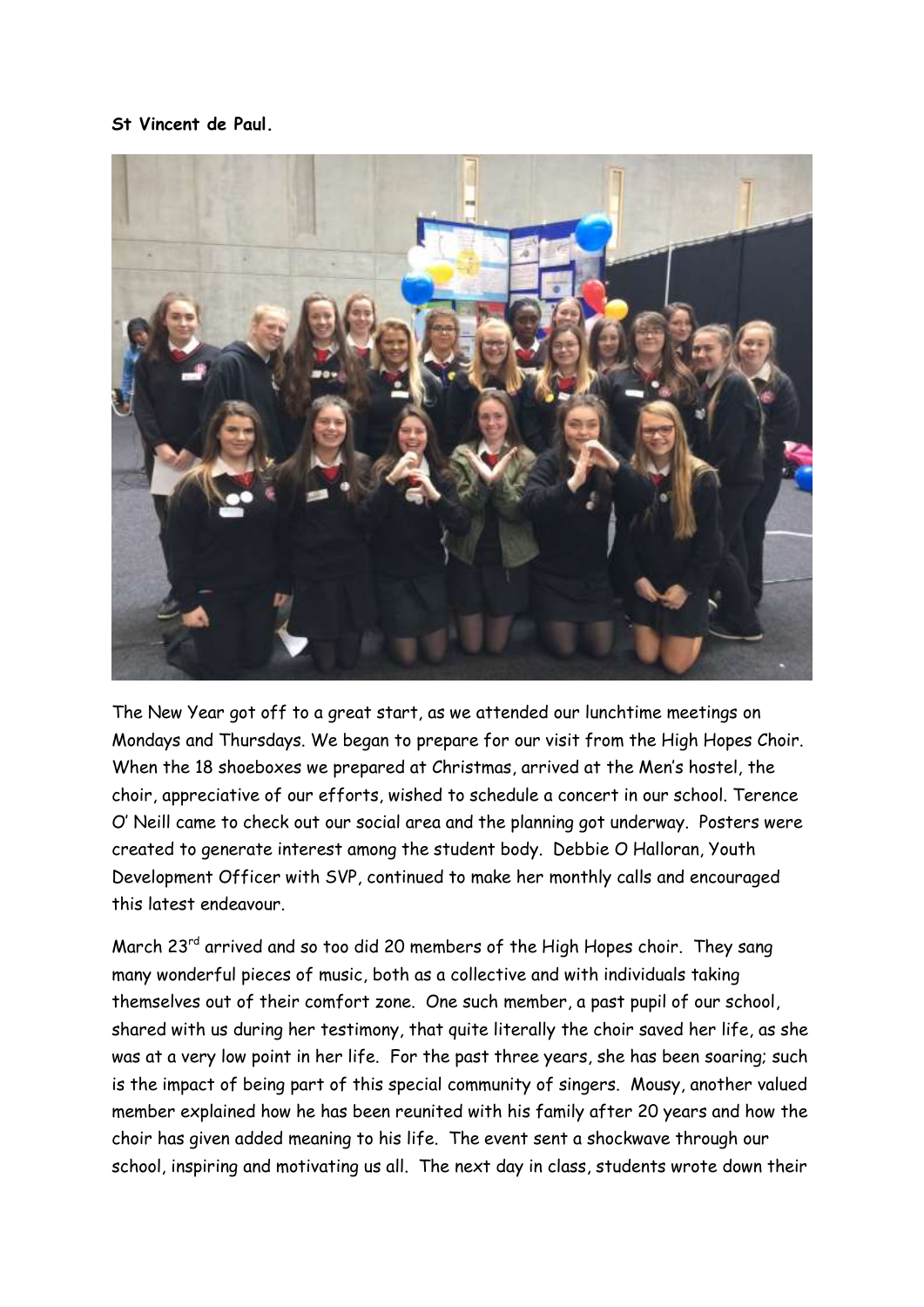reflections on the visit and the feedback was a resounding success. Its affect will live long in the memory …

Our final activity for the year involved all 21 students visiting, or returning to their old alma mater, Presentation Primary School, in order to conduct paired-reading with students in second class. The SVP volunteers completed this over four Mondays and enjoyed making a difference in the lives of young people in our community. The highlight for us all in SVP was a day in the WIT Sports' Arena, at the SVP Youth Day on Thursday, 27<sup>th</sup> April. The students got to meet other like-minded, charitable people. The presentations made by all 22 schools in the South-East region will further inspire us in the work we do next year.